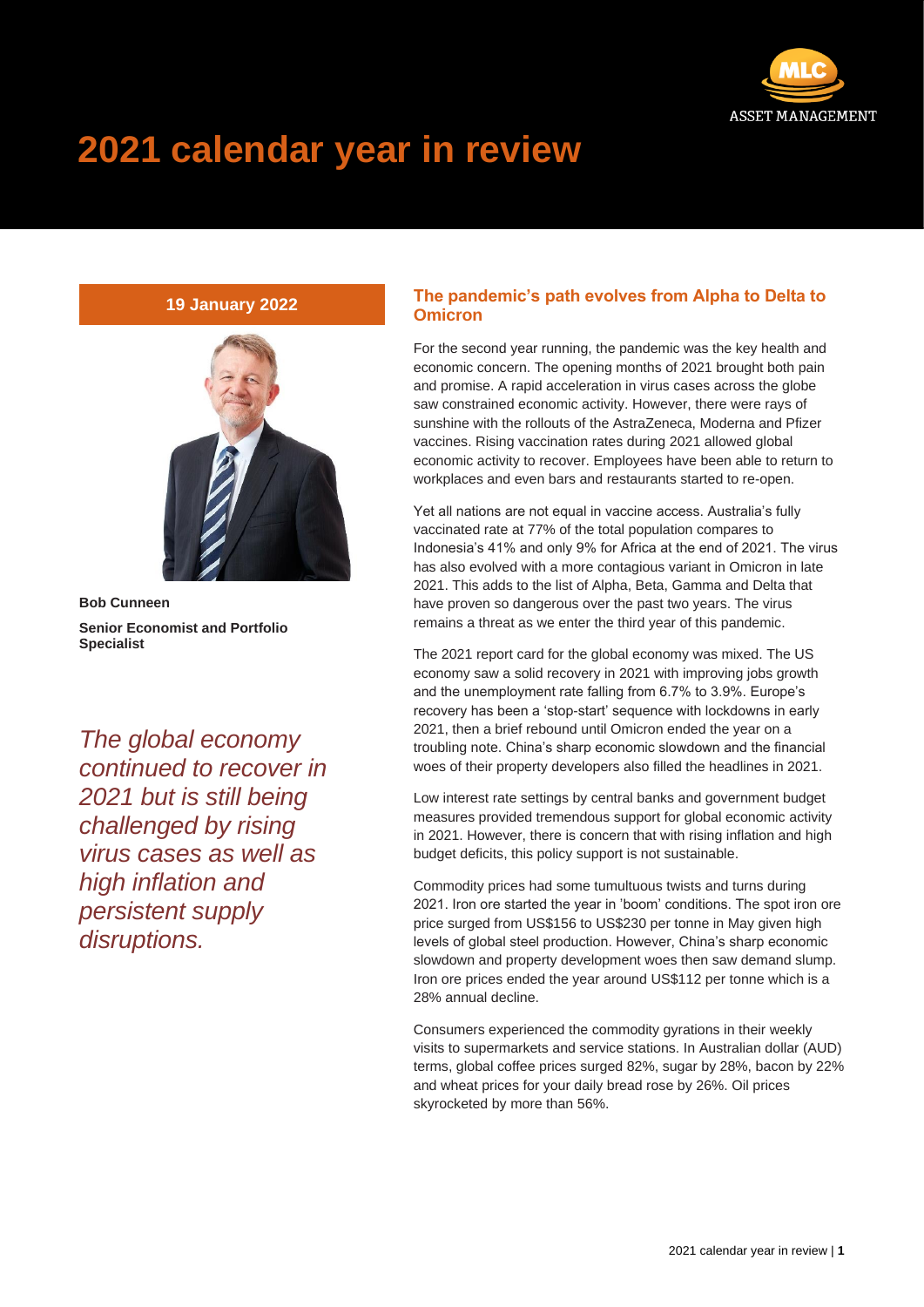Given this commodity price spiral as well as congested supply chains with the shortage of computer chips and container ships, rising inflation has also become a key economic and social concern this year. Global annual inflation measures surged to multi-year highs in 2021. US consumer inflation ended 2021 at 7% which is the highest since 1982. European inflation was 5% while Brazil's inflation surged to nearly 11%.

Australia's consumer inflation was running at 3% in the year to September 2021. This 3% inflation rate still represents a loss of purchasing power. For Australian savers, the current 0.1% nominal cash rate by the Reserve Bank of Australia provides minimal compensation for inflation. Australian workers are also feeling the squeeze with wages growth barely above 2% in 2021. While share investors have had a 'very good year', spare a penny for employees and savers reliant on income yields.

Australia's economy had a rollercoaster year in 2021. There were encouraging gains in economic activity up until mid-2021. However, the virus outbreaks in NSW and Victoria in June then saw the Australian economy hit reverse gear. Since October, there have been more promising signs. Employment and retail spending have recorded sharp gains after NSW and Victoria emerged from lockdowns. Yet the surge in virus infection cases in the closing weeks of December are a troubling reminder of the continuing virus threat entering the new year.

#### **A remarkable year for investment returns**

#### **Asset class returns in Australian dollars – periods to 31 December 2021**

| <b>Asset class</b>                  | <b>Returns</b> |            |            |             |
|-------------------------------------|----------------|------------|------------|-------------|
|                                     | 1 yr           | 3 yrs (pa) | 5 yrs (pa) | 10 yrs (pa) |
| Cash                                | 0.0%           | 0.6%       | 1.1%       | 1.9%        |
| Australian bonds                    | $-2.9%$        | 2.9%       | 3.4%       | 4.2%        |
| Global bonds (hedged)               | $-1.5%$        | 3.5%       | 3.2%       | 4.6%        |
| Australian property securities      | 26.1%          | 12.8%      | 9.3%       | 13.8%       |
| Global property securities (hedged) | 28.6%          | 10.4%      | 6.9%       | 10.5%       |
| Australian shares                   | 17.5%          | 14.0%      | 9.9%       | 10.8%       |
| Global shares (unhedged)            | 25.8%          | 19.1%      | 14.3%      | 15.8%       |
| Global shares (hedged)              | 20.9%          | 20.3%      | 14.0%      | 13.0%       |
| Emerging markets (unhedged)         | 3.4%           | 9.8%       | 9.8%       | 9.2%        |

Past performance is not a reliable indicator of future performance.

**Sources:** FactSet, MLC Asset Management Services Limited. Benchmark data: Bloomberg AusBond Bank Bill Index (cash), Bloomberg AusBond Composite 0+ Yr Index (Aust bonds), Bloomberg Barclays Global Aggregate Index Hedged to \$A (global bonds), S&P/ASX200 A-REIT Total Return Index (Australian property securities), FTSE EPRA/NAREIT Developed Index (net) hedged to \$A (global property securities), S&P/ASX300 Total Return Index (Aust shares), MSCI All Country World Indices hedged to \$A and unhedged (net) (global shares), and MSCI Emerging Markets Index (net) unhedged to \$A (emerging markets).

Global share investors had a rewarding year with a market return of 26% for unhedged and 21% for AUD hedged portfolios. The primary drivers of this very strong global share performance were surging corporate profits and supportive low interest rates.

Extraordinary US share gains were the key contributor with the benchmark S&P 500 delivering a 28% return. Wall Street made new record highs given robust corporate profit results. Corporate profits are expected to rise by 45% in 2021. Strong business surveys and job gains also provide encouragement that the US economic recovery is progressing.

Yet there have been some dark clouds amidst the blue skies for share investors. Brazilian share prices declined by nearly 22% given rising inflation and interest rates. Chinese share prices fell by 22% through a combination of increasing government regulation of education and technology companies as well as the debt woes of property developers such as Evergrande.

Australian shares as represented by the ASX 300 delivered a strong 18% return for 2021. The Communication Services (33%) and Financials (ex A-REIT) (25%) sectors led the charge. There were some exceptional share gains from mining companies in Lynas (156%) and South32 (66%) as well as Sonic Healthcare (48%) and Telstra (46%). However, there were some notable disappointments with sharp falls recorded for Magellan (-57%) and AMP (-35%).